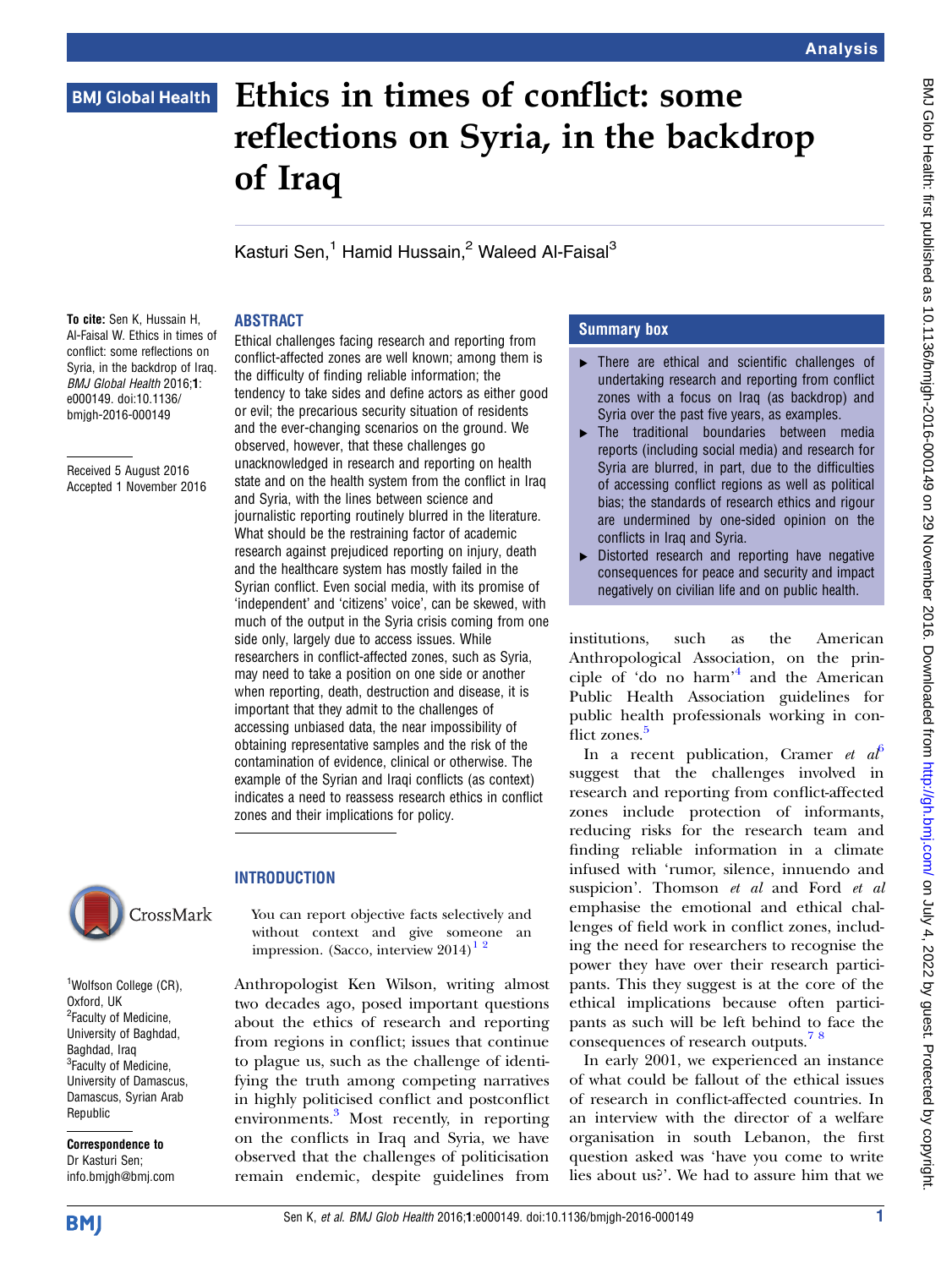

Permission obtained from WHO Syria/Karam Al-Masri.

were there to explore health and welfare provision in a country affected by prolonged conflict and that theirs was one organisation that interested us. It took a while to convince him that this would truly be the case.

If high standards can be maintained, taking into account a multitude of pressures as researchers (including the requirement for 'relative objectivity' under extreme contexts), we might congratulate ourselves. But even an exploratory assessment of reporting of the Middle East and North Africa (MENA) region in conflict (in this case of wars in Iraq and in Syria) suggests otherwise. For example, routinely, there we found lines between research and journalistic reporting blurred in the health literature with the exception of a handful of publications which addressed public health issues without advocating 'regime change'.<sup>9-[14](#page-4-0)</sup>

The literature on conflict in Syria and Iraq has flourished since the inception of both wars; the Lancet series on Iraq was one example of this[.15](#page-4-0)–<sup>18</sup> More recently, for Syria, instead of a separation between science and journalistic reporting, the lines are blurred, with prejudice and polarisation contaminating both science and research ethics.<sup>1</sup> The implications are ominous for the future of health research and for the prospects of health, peace and security for victims of conflict. In this analysis article, we combine an exploratory perspective on health research

from conflict regions with our personal experience of working in the MENA region for over two decades.

#### IRAQ

Fifteen years following our experience in south Lebanon, few lessons appear to have been learnt from the 'embedded' narratives of 'good' and 'evil' of the Iraq war. That this narrative was orchestrated by a US-led coalition, to retain a monopoly on news of the human cost of the invasion and on the polity and society of Iraq, is well documented. During the 2003 Iraq invasion, ground realities affecting civilians were reported by journalists 'embedded' in the front line, meaning all information was derived from the US-led coalition front. The global audience rarely received information independent of the military. Since the war had caused a huge rift between the public and political leaders in the Western world, there was need to control its outputs. The false trigger for the war, that is, the Weapons of Mass Destruction, was unravelled only afterwards, marking the Iraq war as one of the biggest Western follies of the 20th century, for its human, economic, social and political consequences.<sup>16–22</sup>

Results of civilian deaths published by the Lancet in 2006 undermined official narrative on 'precision' bombing and 'targeted' warfare. Researchers in the USA and Europe challenged its findings, mostly on methodological grounds; some led by coalition governments, others with considerable chagrin.[16 23](#page-4-0) The credibility of authors, the methodology used and even the possibility of a 'conspiracy' by the Lancet were raised due to the date of publication, prior to a US election. While such challenges within and across scientific research are routinely part of academic discourse, the systematic attempts

<sup>&</sup>lt;sup>i</sup>The American Public Health Association outlines the role of public health practitioners and researchers in a conflict zone: 'In addition, public health practitioners could develop indicators related to public health and performance of health services, strengthen data collecting and surveillance techniques to address health status in conflict-affected populations, and devise and improve methods to analyze the impact of conflicts on health systems and how best to respond'.<sup>[5](#page-4-0)</sup>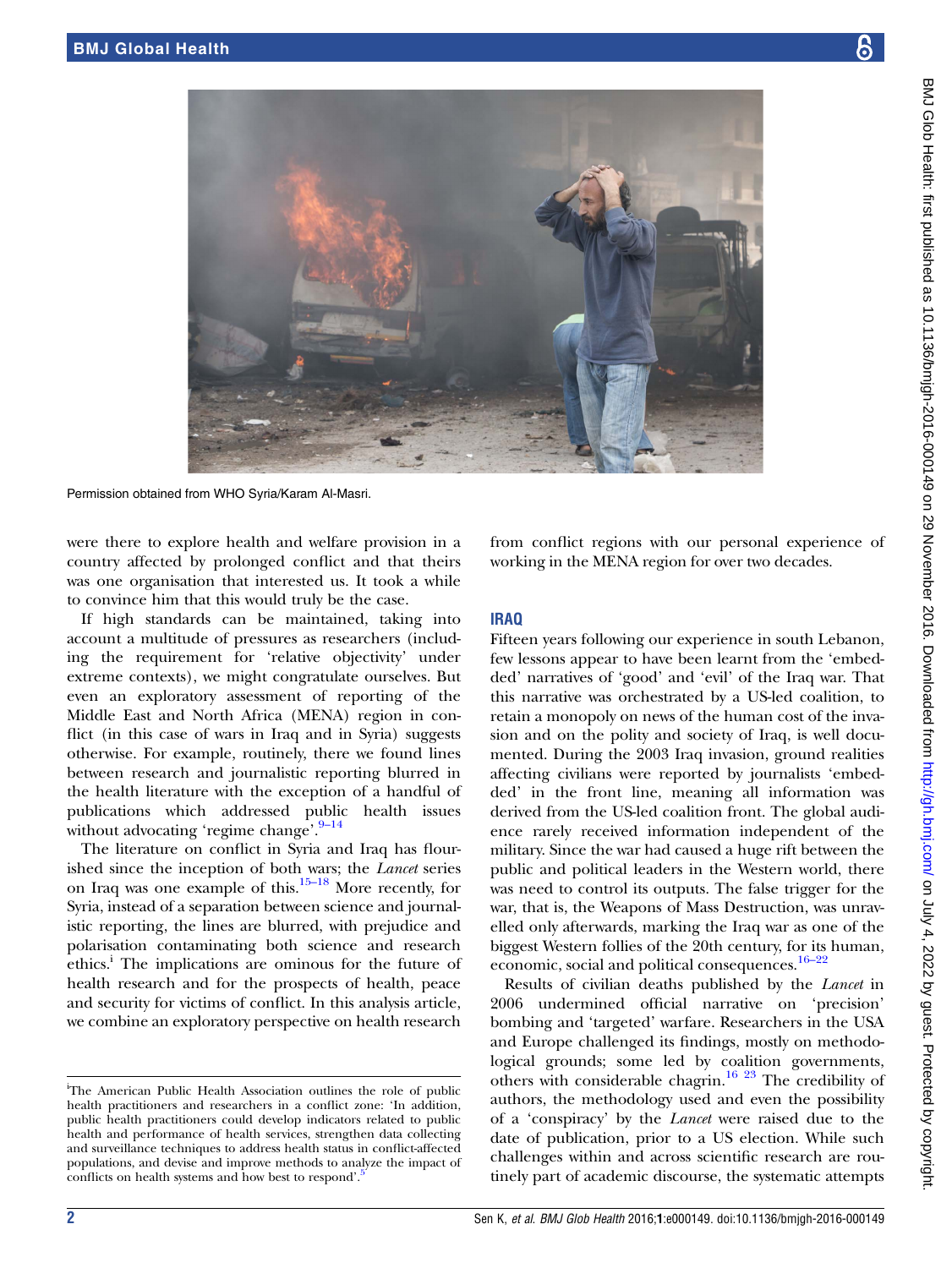at discrediting data from the study of Burnham and colleagues in the Lancet, against embedded reporting, established an ominous trend: it highlighted attempts to influence science with journalistic reporting and official discourse on the war in Iraq. This kind of pressure is of concern because many reporters 'embedded' in Iraq have since admitted they regretted not cross-checking evidence provided by the coalition forces.<sup>19–[21](#page-4-0)</sup> Despite this, however, had it not been for WikiLeaks (in 2010), we would probably never have known of systematic abuse at Abu Ghraib prison, or of the executions of innocent civilians by members of the US army and its subcontractors. Their mission to promote democracy was often in total violation of the international laws guiding rules of engagement in conflict.<sup>19</sup> <sup>24</sup> <sup>25</sup>

#### **SYRIA**

Attempts to suppress evidence of civilian impact and conflicting evidence from the Iraq invasion were, for many of us, an important landmark in the ethics of research on the human consequences of conflict. It is in this context that one might gaze with alarm at the erosion of 'relative objectivity' and ethics of research and reporting on the Syrian conflict. Unlike Iraq, the conflict in Syria has involved extensive fighting within the country. The controversy facing research from Iraq was mainly over the numbers of deaths and how they were calculated. These provide some parallels in the case of Syria; on the control of information, how and from where it is derived and the extent to which it fits into the dominant discourse on the Syrian conflict.<sup>20</sup> <sup>26</sup> <sup>27</sup> This narrative has, to date, doggedly focused on an '"evil" regime' on a relentless killing spree of its own citizens. Except for extensive description of the barbarity of the so-called Islamic State of Iraq and Syria (ISIS), much of the reporting on the Syrian conflict is framed in terms of the need for regime change, as was the case for Iraq and Libya.[28](#page-4-0)–<sup>33</sup> Public health research reports have often followed suit, with political discourse on fleeing medics, murdered health workers, destroyed hospitals, the denial of polio vaccinations to children and infants, in 'opposition<sup>5ii</sup> held areas, sieges, forced starvation and the torture of civilians to death. These reports have reinforced the narrative of 'good and evil' in the case of Syria more so than in Iraq[.30](#page-4-0) 34–[36](#page-4-0)

Some claim, perhaps with legitimacy, that it is a near impossible task to provide fair representation in any con-flict.<sup>[6 8](#page-4-0)</sup> There is always a different story. But where this is the case, one needs to take a position on one side or another, declare it and move forward. For researchers working in conflict regions, this involves admitting to the

challenges of accessing unbiased data, the near impossibility of obtaining 'representative' samples and the risk of the contamination of evidence. Anthropologist Elizabeth Wood argued that the "ethical imperatives of research ('does no harm') is intensified in conflict zones due to… [] political polarization, the presence of armed fighters and the precarious security of most residents."<sup>[37](#page-5-0)</sup> To these, one may add the ever-changing scenarios on the ground, from a military and a humanitarian perspective. For Ken Wilson, "researching in an 'ethical manner' seems not about proclaiming good and evil, but about enabling the reader to hear the voices and appreciate the actions of as many of the different people involved as possible."[3](#page-4-0) Indeed, contextualising the differing perspectives of different people can give a more accurate representation of the multiple truths in these settings.

However, despite such limitations, humanitarian organisations, such as the WHO, the International Committee of the Red Cross (ICRC) and the United Nations Relief and Works Agency for Palestine Refugees in the Near East (UNRWA), do require accurate information on deaths and injuries in order to address urgent humanitarian need and implement emergency health programmes. In the case of Syria, they do not appreciate inflammatory language for the protection of humanitarian function on the ground. But such pleas are mostly ignored by NGOs operating from 'opposition' held areas,  $34-36$  $34-36$  [38](#page-5-0) whose reports are regularly quoted in international journals and by Western governments, and have a powerful effect on public perception and policy. Unfortunately, as of 2014, the United Nations admitted that it had become wellnigh impossible to provide accurate data on mortality and morbidity in Syria.[27](#page-4-0) [39](#page-5-0) So now, the outside world has to rely almost entirely on these NGOs to know of death and injury in this conflict. Where there is bias of onesided reporting, it can compromise staff on the ground (mostly nationals) as well as humanitarian programmes, breaching the principle of 'do no harm' highlighting a lack of ethics and principles, even of 'neutrality'. This remains a major challenge for research and reporting from this region. However, admitting that one is writing from one side, thereby not presenting the impression of impartiality, is one way to resolve this anomaly.<sup>3</sup>

#### ROLE OF SOCIAL MEDIA IN SYRIAN CONFLICT

First and foremost, research and reporting on the Syrian conflict has been hugely influenced by social media, in English and in Arabic, contrary to what happened during the Iraq war. This phenomenon is viewed as a positive one, due to the apparent liberation of the source of information from 'state' control whether inside or outside the conflict zone, thus representing 'citizens' voice'. In this case, we considered mainly the English language media; we felt that it has greater influence on Western public perception and policy towards Syria. It is pertinent, however, to question whether the widespread use of the English language social media as

iiOpposition Held areas in Syria—North East of the country, Eastern section of Aleppo and suburbs of Damascus. On no account is there a 'unified opposition', there are key groups which receive external funds and training as well as hundreds of smaller groups unified by tribal identity throughout the country. A large section of a floating opposition is resident in Turkey and supported by the Turkish state.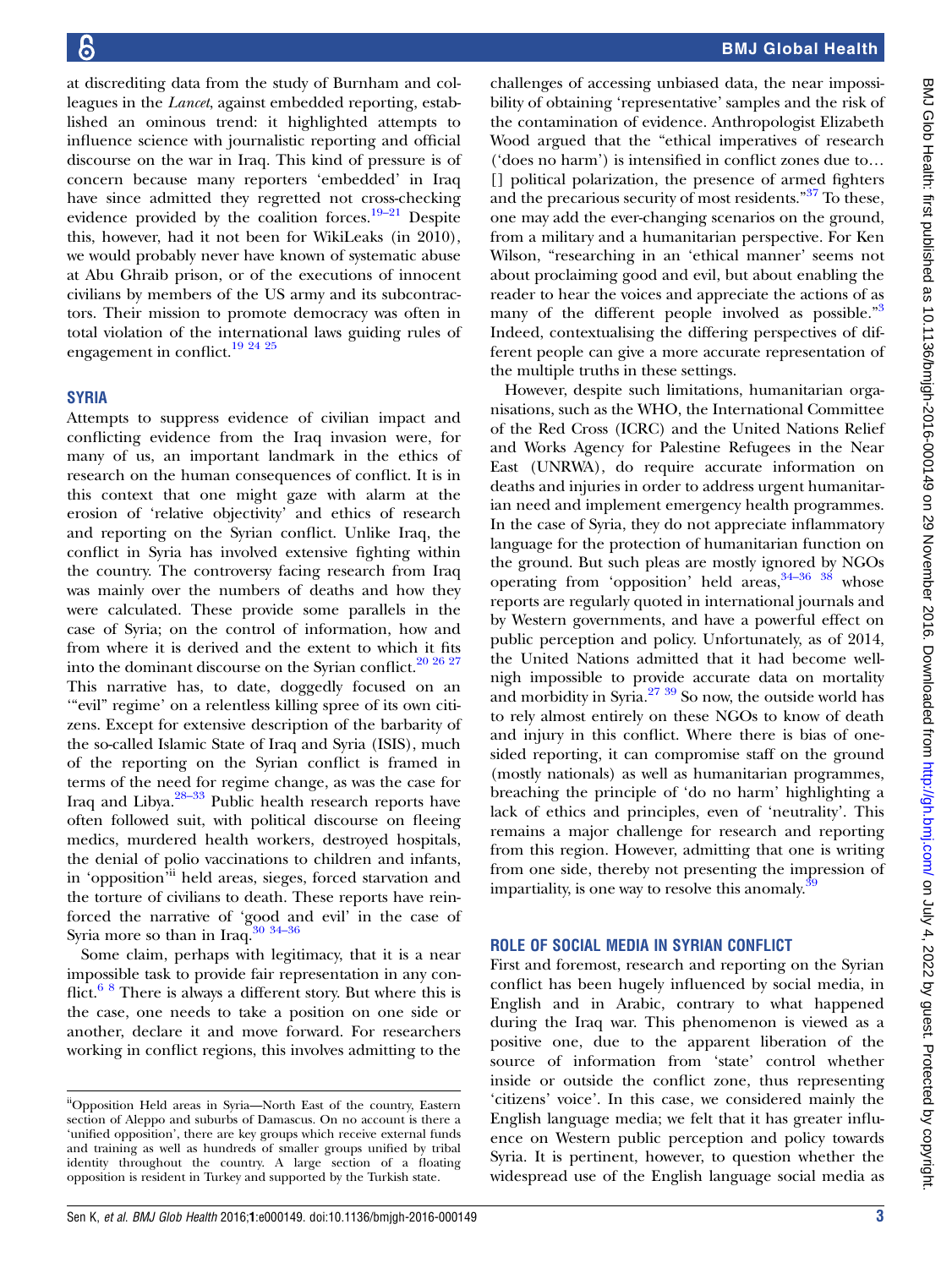a key source of information has led to a diversity of views and a constructive exchange on the conflict. Sacco and Bossio, who monitor the use of social media in conflict, advocate caution and suggest that such reports often represent one-sided perspectives.[2 26](#page-4-0) Actual reporting from Syria whether through social media or in the presence of reporters and researchers suggests that much of it has taken place exclusively from 'opposition' sites. This is rarely acknowledged in most outputs, whether in research or in news reports. With the exception of a small handful of scientific papers, the critical eye of academic research over reportage is lost in the case of Syria. $\frac{9-13}{39-41}$  $\frac{9-13}{39-41}$  $\frac{9-13}{39-41}$  Instead, there is an unhealthy overlap between the two, to the detriment of critical appraisal of public health challenges on the ground.<sup>9</sup>  $28-32$ <sup>7</sup>

In a 2014 study, Lynch et al highlighted, "Syria's has been the most socially mediated civil conflict in history. An exceptional amount of what the outside world knows… has come from videos, analysis, and commentary circulated through social networks." Unfortunately, much of the social media output in the Syria crisis has come from one side only largely due to access issues. In theory, given the research/information/control controversy in Iraq, this is a positive development. However, Lynch et al's analysis of the use of social media reporting on Syria over a 2-year period suggests that despite widespread use, and lauding as 'independent', the risk of manipulation for political ends is high 'given that there are few journalists or international observers on the ground to scrutinize and provide external validity checks of claimed materials. These [which] have informed international relief efforts, assessments of the identity and character of the rebel fighting groups, and debates about international intervention'.<sup>[26](#page-4-0)</sup>

The over-reliance on social media, embedded in 'opposition' areas, explains the bias in reporting and research on the conflict in Syria. But as Lynch and colleagues ask, 'how credible is such information? How was it produced? Why did some such reports gain attention of researchers whilst others, equally intriguing, fade into obscurity'?<sup>[26](#page-4-0)</sup> These questions remain unanswered for the conflict in Syria. The findings of the Lynch et al study suggest highly sophisticated methods of deception embedded in social media messages that require caution, rather than routine affirmation as 'citizens' voice'. Since social media outputs are rarely cross-checked, they are subject to manipulation for political use. Lynch et  $a\ell^{26}$  $a\ell^{26}$  $a\ell^{26}$ argue that we need 'far better tools for sentiment analysis to speak with confidence about the real political meaning of identified clusters and trends'.<sup>[26](#page-4-0)</sup>

#### EVIDENCE FROM THE FIELD

Further, one sidedness is reflected in many scientific papers in public health journals, which continue to claim that the overwhelming majority of destruction in the public health sphere (hospitals, health centres and health clinics) are caused by 'regime bombardment'. Some even claim that

this amounted to 98% of the destruction to date. In these publications, ethical perspectives, doubts and reservations are mostly absent, despite the clear challenges of writing from a conflict zone, and the tendency to source information from one side only.<sup>29</sup>  $32$  The targeting of health workers is of major concern and this critical issue remains neglected in the case of Syria where several hundred health workers have been killed, more than 175 last year alone. According to the WHO, more than half of all health workers had left the country by  $2015$ .<sup>10 [43 44](#page-5-0)</sup> But reading reports and 'scientific' articles, on such deaths unsurprisingly, the majority are attributed to 'regime forces' that have 'deliberately' targeted them. Even if such 'deliberate targeting' occurs in times of conflict, few publications recognise that no war is fought by one side alone. This is particularly relevant for Syria where several hundred armed insurgent groups operate in different regions of the country and where people remain in desperate need of medical care and supplies.<sup>45</sup> Some international organisations, working inside Syria, report routine attacks on facilities and personnel from armed groups as well as the State, fighting in 'opposition' held areas.[10](#page-4-0) [43 44 46](#page-5-0)

Owing to the growing concern in the humanitarian community about the plight of health workers, the ICRC commissioned a 2-year study of 16 countries in conflict. The methods were based on an analysis of reports from each country over a 2.5 year period, followed by statistical modelling of results. The information was derived mainly from humanitarian organisations, including the ICRC and open sources, such as websites and media reports. While the study did not include data from Syria, its findings can help us reflect on the context of conflict. They show that the majority of attacks on health facilities were undertaken by armed groups (36.5%), while 33% of violence was committed by the State, in these cases, mostly in the thick of fighting. $\lim_{n \to \infty} \frac{1}{n}$  $\lim_{n \to \infty} \frac{1}{n}$  $\lim_{n \to \infty} \frac{1}{n}$  The key issue is that the ICRC study provides some indication of the complexity of conflict contexts that reflects current reporting and tenor of public health research from Syria; routinely for Syria, one side alone (the State) is attributed blame for destruction of all health facilities, the flight and the deaths of all health workers, when in reality, multiple sides are involved in this conflict. Thus, caution is required when presenting research findings regarding differences between damage to infrastructure often clearly visible and casualty figures that are less visible and often not reliable. Journalistic reporting has little compulsion to make distinctions where researchers have a responsibility to do so.[28 32](#page-4-0) [42](#page-5-0) The ICRC findings highlight the ease with which bias can creep into a report,

iiiReports from Syria suggest car bombs in densely populated areas create more civilian casualties than an air raid which destroys buildings and infrastructure. But the main issue is the challenge of accurate data on destruction and death from any conflict whether in Syria or elsewhere and especially when multiple parties are involved.<sup>1</sup> A point also reiterated by the WHO dashboard on attacks on health facilities worldwide.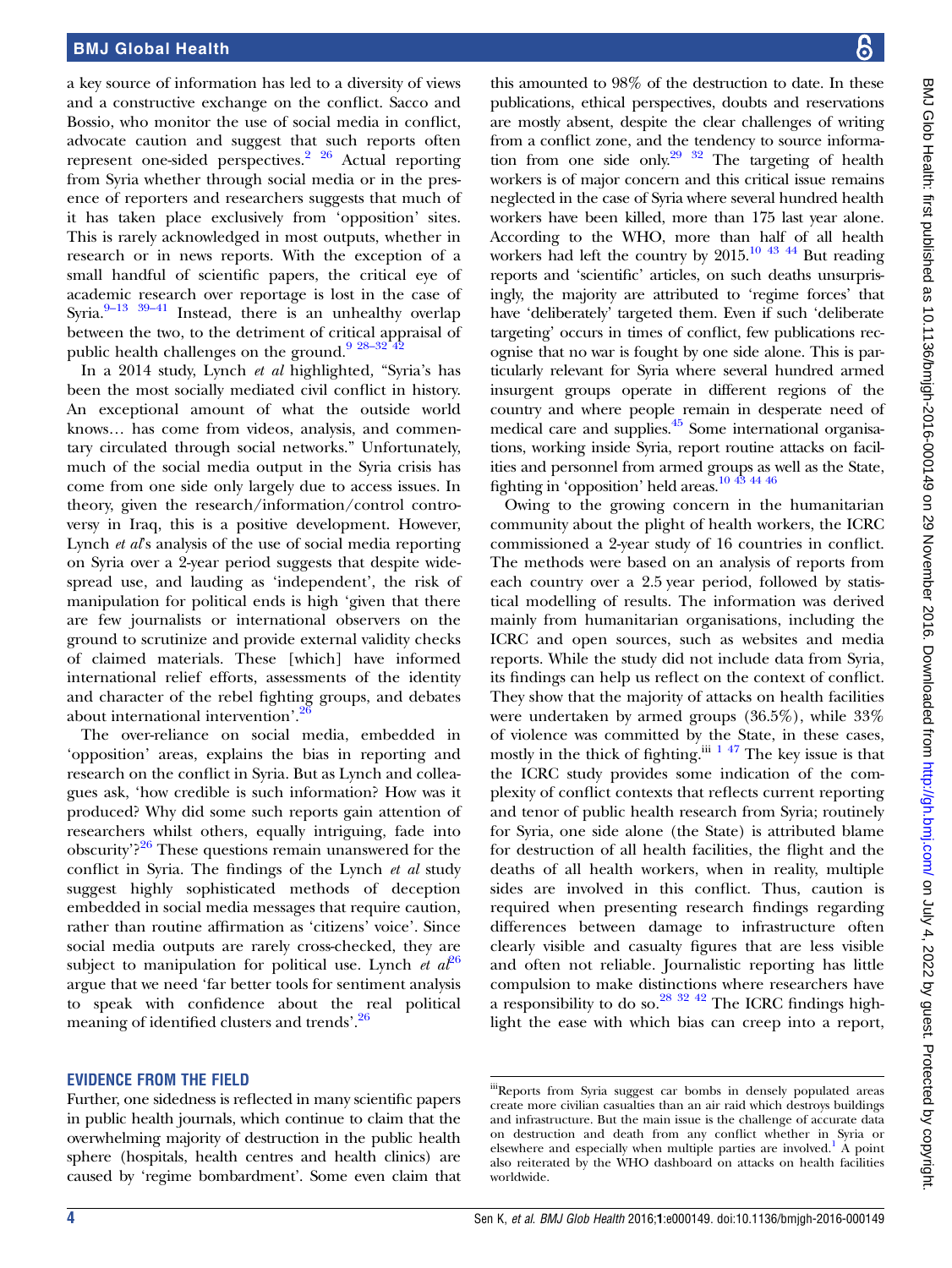BMJ Global Health

<span id="page-4-0"></span>hence the need to acknowledge boundaries between reporting an event and researching one.<sup>27</sup> <sup>39</sup> <sup>47</sup>

#### **CONCLUSION**

The restraining factor of academic research against journalistic reporting has mostly failed in the Syrian conflict with few lessons gleaned from embedded reporting in Iraq. Instead, it has created an atmosphere of polarisation and hostility where the conflict is perceived almost entirely in 'black and white'. As a result, 'opposition' groups have continued to receive funding from external sources in the belief that most of them other than ISIS are fighting a just cause. The conflict has evolved into a self-fulfilling prophecy. The regime is conjectured as 'evil', while 'opposition' fighters (excluding ISIS) are fighting a just cause. The demonisation of the 'regime' has meant ongoing Western sanctions that has not resulted as intended, in its ouster, but reinforced its presence; much worse it has wreaked havoc on the population at large, in particular, the health of vulnerable groups, such as pregnant women, children and older people. Escalating food prices, the looting of water and electricity by armed groups, making most basic essentials either unaffordable or unavailable in large parts of the country are ignored by Western policy. The devastating consequences of ongoing conflict and sanction are slowly beginning to emerge and could surpass the grim health outcomes of sanctions imposed on Iraq.<sup>12 40</sup> <sup>48</sup>-50

Combined with harsh sanctions, the one-sided narrative in research and reportage has contributed to a further dispersal of people escaping the fighting, seeking food and shelter to neighbouring countries and into Europe. The Syrian conflict urgently requires a reassessment of research ethics from conflict zones, how distortions contribute to the prolongation of conflict and the implications for policy.

Handling editor Seye Abimbola.

**Acknowledgements** The authors express their gratitude for the comments of two anonymous reviewers.

Contributors KS conceived the paper with extensive comments from HH and remarks from WA-F.

Competing interests None declared.

Provenance and peer review Commissioned; externally peer reviewed.

Data sharing statement No additional data are available.

**Open Access** This is an Open Access article distributed in accordance with the Creative Commons Attribution Non Commercial (CC BY-NC 4.0) license, which permits others to distribute, remix, adapt, build upon this work noncommercially, and license their derivative works on different terms, provided the original work is properly cited and the use is non-commercial. See: [http://](http://creativecommons.org/licenses/by-nc/4.0/) [creativecommons.org/licenses/by-nc/4.0/](http://creativecommons.org/licenses/by-nc/4.0/)

#### **REFERENCES**

- 1. BBC. Homs and Damascus bomb blasts kill 140. BBC, 2016.
- 2. Sacco V, Bossio D. Using social media in the news reportage of War and conflict: opportunities and challenges. [J Media Innovation](http://dx.doi.org/10.5617/jmi.v2i1.898) 2015;2:59–76.
- 3. Wilson K. Thinking about the ethics of field work in developing countries. In: Devereaux S, Hoddinott J, ed. Fieldwork in developing countries. Lynne Rienner, 1993:179–99.
- 4. American Anthropological Association. Ethics Task Force: draft principle: do no harm. 2015.
- 5. American Public Health Association. The role of public health practitioners, academics and advocates in relation to armed conflict and War. 2014 Policy Statement.
- 6. Cramer C, Hammond L, Pottier J. Researching violence in Africa: ethical and methodological challenges (Africa-Europe for interdisciplinary studies). Vol 6. London: Brill, 2011:1–184.
- 7. Ford N, Mills EJ, Zachariah R, et al. Ethics of conducting research in conflict settings. [Confl Health](http://dx.doi.org/10.1186/1752-1505-3-7) 2009;3:7.
- Thomson S, Ansoms A, Murison J. Emotional and ethical challenges of field research in Africa. Thomson S, Ansoms A, Murison J, eds. In: Academic integrity and ethical responsibility in post genocide Rwanda. London: Palgrave Macmillan, 2013; Chapter 11:139–54.
- 9. Bashour H. Lets not forget the Health of Syrians within their own country. [Am J Public Health](http://dx.doi.org/10.2105/AJPH.2015.302930) 2015;105:2407-8.
- 10. Muhjazi G, Bashour H, Abourshaid N. An early warning and response system for Syria. [Lancet](http://dx.doi.org/10.1016/S0140-6736(13)62691-4) 2013;382:2066.
- 11. Al Faisal W, Al Saleh Y, Sen K. Syria: public health achievements and sanctions. [Lancet](http://dx.doi.org/10.1016/S0140-6736(12)60871-X) 2012;379:2241.
- 12. Al-Faisal W, Sen K, Al Saleh Y, Syria: end sanctions and find a political solution to peace. [Lancet Glob Health](http://dx.doi.org/10.1016/S2214-109X(15)00046-7) 2015;3:e363.
- 13. Ratanayake R. The public health impact of the Syrian crisis. Confl Health 2015;9.
- 14. Sen K, Al-Faisal W. Syria: neo liberal reforms in health sector financing—embedding unequal access? Soc Med 2012;6:171–82.
- 15. Burnham G, Lafta R, Doocy S, et al. Mortality after the 2003 invasion of Iraq: a cross sectional cluster sample survey. [Lancet](http://dx.doi.org/10.1016/S0140-6736(06)69491-9) 2006;368:1421–8.
- 16. Hagopian A, Flaxman AD, Takaro TK, et al. Mortality in Iraq associated with the 2003–2011 war and occupation: findings from a national cluster sample survey by the university collaborative Iraq Mortality Study. [PLoS Med](http://dx.doi.org/10.1371/journal.pmed.1001533) 2013;10:e1001533.
- 17. Horton R. The war in Iraq: civilian casualties and political responsibilities. [Lancet](http://dx.doi.org/10.1016/S0140-6736(04)17451-5) 2004;364:1831.
- 18. Horton R. Iraq: time to signal a new era for health in foreign policy. Lancet 2006;368:1395–7.
- 19. Allan S, Sonnawalkar P, Carter C. Bearing witness: citizen journalism and human rights issues. [Global Soc Educ](http://dx.doi.org/10.1080/14767720701662139) 2007;5:373-89.
- 20. Cockburn P. Lies damn lies: reports of battlefield atrocities. The Independent 6 November 2011.
- 21. Dewachi O, Skelton M, Nguyen VK, et al. Changing therapeutic geographies of the Iraqi and Syrian wars. [Lancet](http://dx.doi.org/10.1016/S0140-6736(13)62299-0) 2014;383:449-57. 22. Tuosto K. The 'Grunt Truth' of embedded Journalism—the new
- media–military relationship. Standford J Int Relations 2008;X:1–12. 23. Guha-Sapir D, DeGomme O, Pederson J. Mortality in Iraq. Lancet
- 2007;369:140–6.
- 24. Wikileaks. Abu Graib Torture and Prisoner Abuse. 2010.
- The Watson Institute for International and Public Affairs. The human cost of War in Afghanistan, Pakistan and Iraq: executive summary. USA: Watson Institute MIT USA, 2009:1–3.
- 26. Lynch M, Freedon S, Alaay D. Syria's socially mediated civil war: blogs and bullets. In: Ron Paul Institute, ed. Washington, USA: United States Institute for Peace and Prosperity 91, 2014:1–38.
- 27. Slemrod A. Counting under fire: the untold story of Syria's casualty figures. IRIN, 2015. Relief Web IRIN.
- 28. Hallam R. Response to Syria's health crisis. [Lancet](http://dx.doi.org/10.1016/S0140-6736(13)61769-9) 2013;382:679–80.
- 29. Heisler M, Baker E, Mckay D. Attacks on health care in Syria— normalizing violations of medical neutrality? [N Engl J Med](http://dx.doi.org/10.1056/NEJMp1513512) 2015;373:2489–91.
- 30. Syria's health and humanitarian crisis. [Lancet](http://dx.doi.org/10.1016/S0140-6736(12)60250-5) 2012;379:590.
- 31. Sahloul Z, Coutts A, Fouad FM, et al. Health response system for
- Syria: beyond official narrative. *[Lancet](http://dx.doi.org/10.1016/S0140-6736(13)62558-1)* 2014:383:407. 32. Ben Taleb Z, Bahelah R, Fouad FM, et al. Syria: health in a country undergoing tragic transition. [Int J Public Health](http://dx.doi.org/10.1007/s00038-014-0586-2) 2015;60(Suppl 1):
- S63–72. 33. Tarakji A. How can there be peace when regime is starving
- thousands of Syrians. Independent 2016;1. 34. Amnesty International. Health Crisis: Climate of fear in Syria's
- hospitals as patients and medics are targeted. USA: Amnesty USA. 2011, 141.
- 35. Human Rights Watch. Death from the Skies: deliberate and indiscriminate air strikes on civilians. WA: HRW—USA, 2013: 1–86. ISBN: 978-1-62313-0039.
- 36. International Rescue Committee. 'Increase in Air Strikes and ongoing sieges making mockery of int. efforts to help Syrians' says Aid agency. 2016.